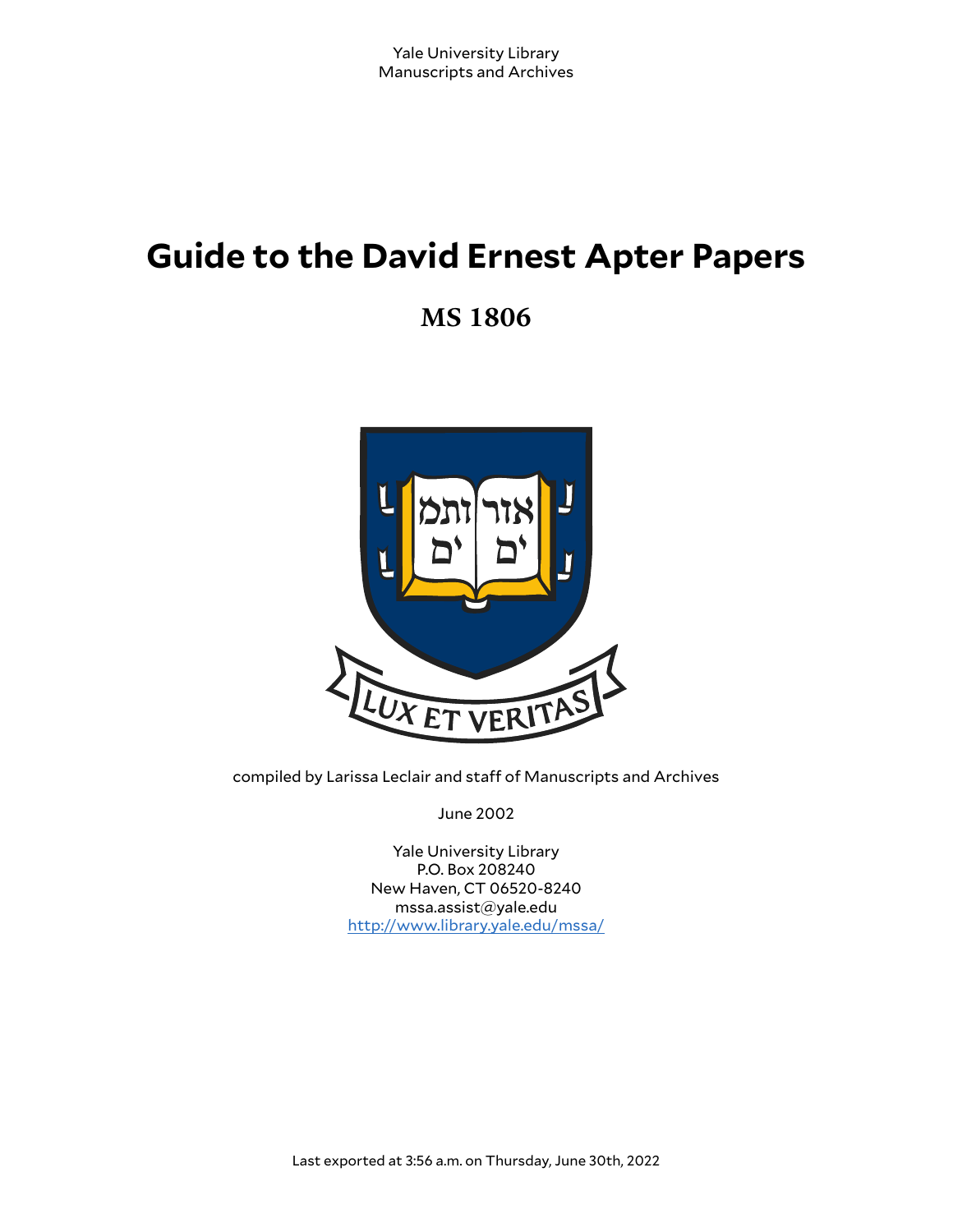## **Table of Contents**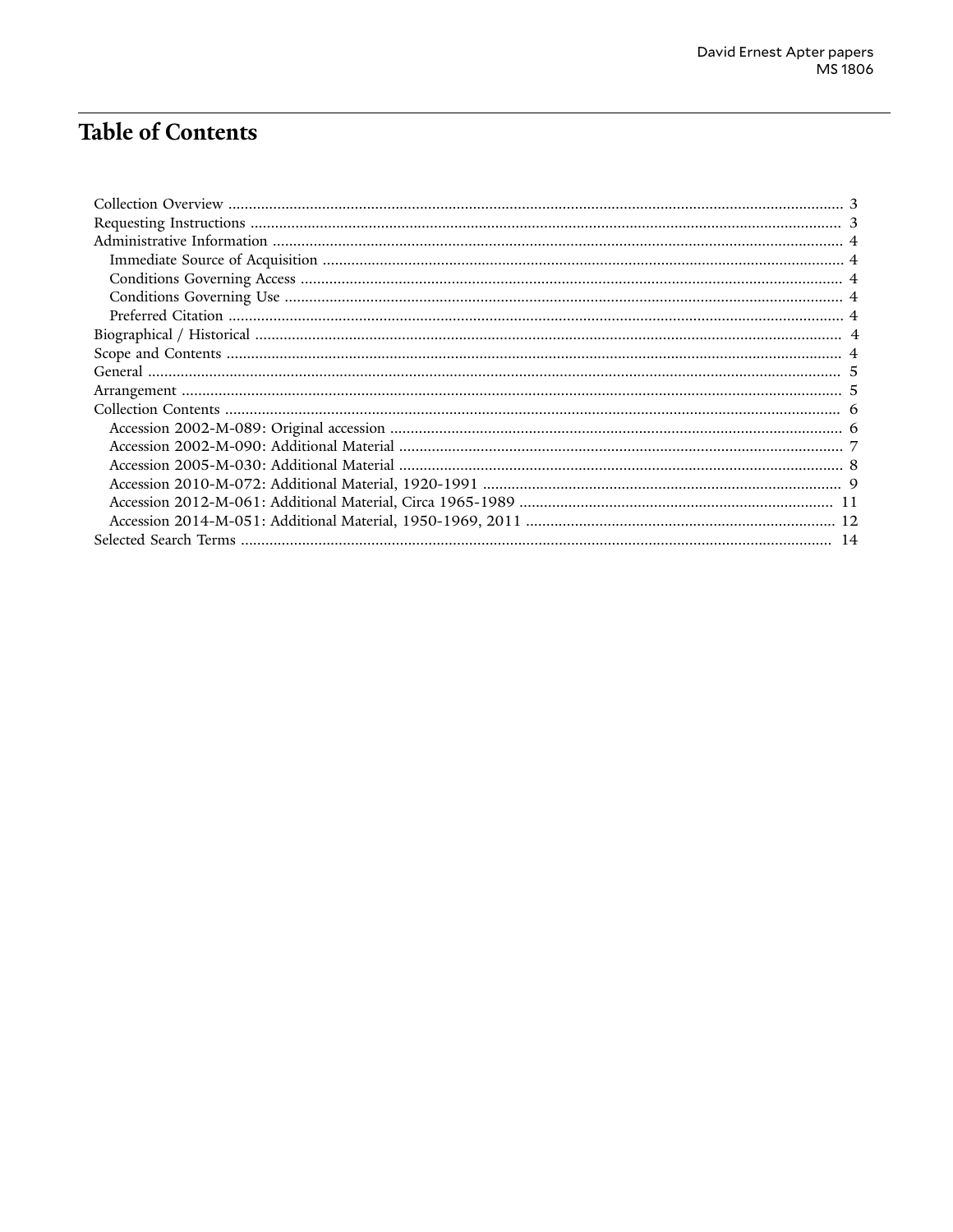## <span id="page-2-0"></span>**Collection Overview**

| <b>REPOSITORY:</b> Manuscripts and Archives |
|---------------------------------------------|
| <b>Yale University Library</b>              |
| P.O. Box 208240                             |
| New Haven, CT 06520-8240                    |
| mssa.assist@yale.edu                        |
| http://www.library.yale.edu/mssa/           |

**CALL NUMBER:** MS 1806

**CREATOR:** Apter, David E. (David Ernest), 1924-2010

**TITLE:** David Ernest Apter papers

**DATES:** 1920-2002

- **BULK DATES:** 1951–1960
- **PHYSICAL DESCRIPTION:** 27.5 linear feet (23 boxes)
	- **LANGUAGE:** English

**SUMMARY:** The collection consists of photographs taken by David E. Apter from 1951 to 1960 in the African countries of Ghana (formerly known as the Gold Coast), Nigeria, Rwanda, Uganda, and Benin (formerly known as Dahomey), during the buildup of nationalism and the start of independence. The photographs portray scenes of everyday life in these countries. The collection also includes two photographs of David Apter, taken by Eleanor Apter in 1953 in Achimota, Gold Coast, and by Larissa Leclair in 2002 at Apter's home in North Haven, Connecticut. The uprising in Tiananmen Square in Beijing, China, in 1989, is documented with twenty-nine photographs by Apter. The materials also include photographs documenting Sanrizuka Hantai Dōmei in Japan, 1979-1982; slides of Europe, India and Mexico, 1956-1991; and research materials and correspondence on Africa, 1920-1972.

**ONLINE FINDING AID:** To cite or bookmark this finding aid, please use the following link: [https://](https://hdl.handle.net/10079/fa/mssa.ms.1806) [hdl.handle.net/10079/fa/mssa.ms.1806](https://hdl.handle.net/10079/fa/mssa.ms.1806)

## <span id="page-2-1"></span>**Requesting Instructions**

To request items from this collection for use in the Manuscripts and Archives reading room, please use the request links in the HTML version of this finding aid, available at [https://hdl.handle.net/10079/fa/](https://hdl.handle.net/10079/fa/mssa.ms.1806) [mssa.ms.1806.](https://hdl.handle.net/10079/fa/mssa.ms.1806)

To order reproductions from this collection, please go to [http://www.library.yale.edu/mssa/](http://www.library.yale.edu/mssa/ifr_copy_order.html) [ifr\\_copy\\_order.html.](http://www.library.yale.edu/mssa/ifr_copy_order.html) The information you will need to submit an order includes: the collection call number, collection title, series or accession number, box number, and folder number or name.

Key to the container abbreviations used in the PDF finding aid:

b. box

f. folder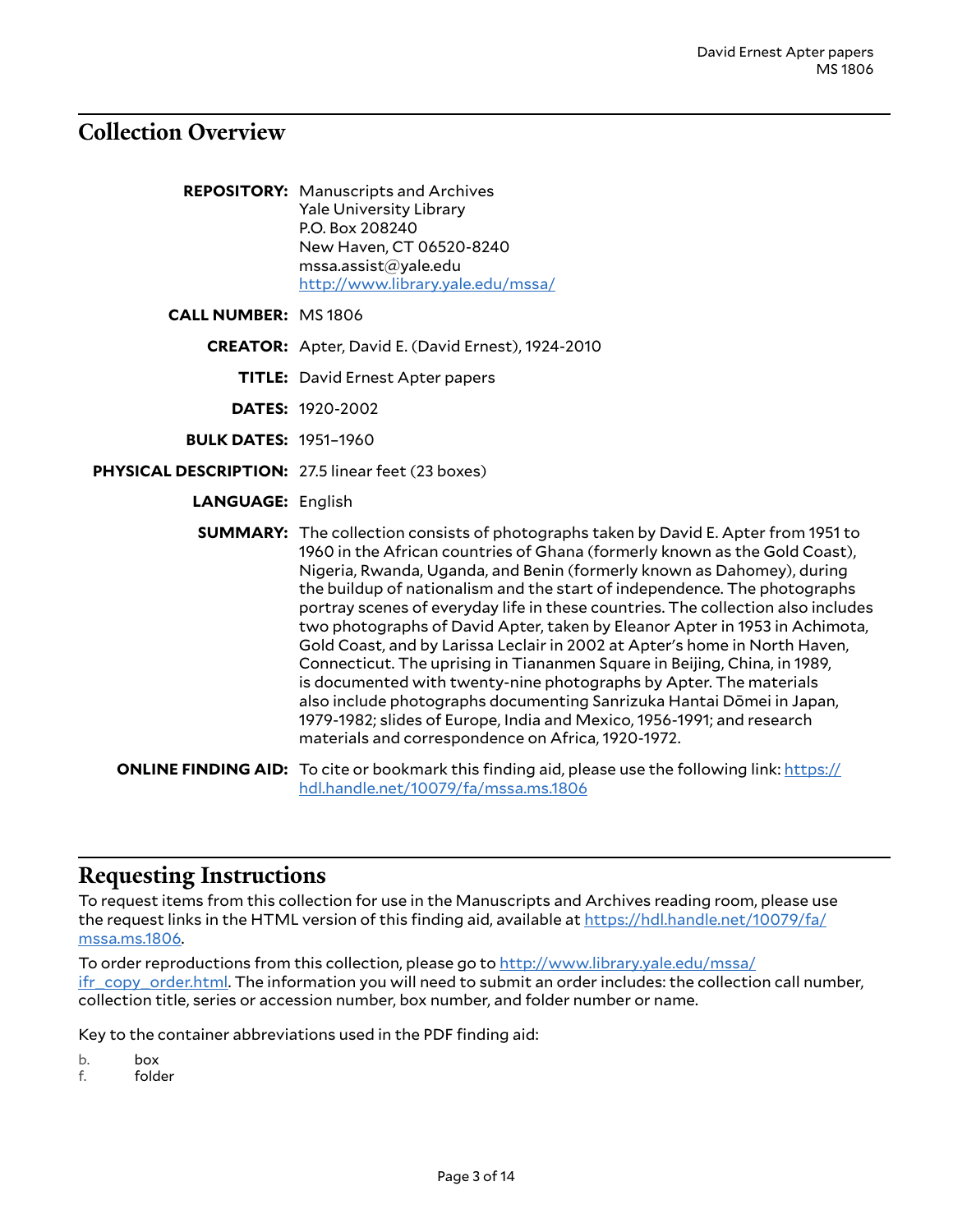## <span id="page-3-0"></span>**Administrative Information**

## <span id="page-3-1"></span>**Immediate Source of Acquisition**

Gift of David Apter, 2002, 2004, and 2010; transferred from Africana Collection Curator, 2014.

## <span id="page-3-2"></span>**Conditions Governing Access**

The materials are open for research.

The photographs in Accessions 2002-M-089 and 2002-M-090 have been digitally reproduced and are available through the Manuscripts and Archives Digital Image Database. Researchers must use the digitized images rather than the originals.

## <span id="page-3-3"></span>**Conditions Governing Use**

Copyright for unpublished materials authored or otherwise produced by David Ernest Apter has been transferred to Yale University. These materials may be used for non-commercial purposes without seeking permission from Yale University as the copyright holder. For other uses of these materials, please contact mssa.assist@yale.edu.

Copyright status for other collection materials is unknown. Transmission or reproduction of materials protected by U.S. Copyright Law (Title 17, U.S.C.) beyond that allowed by fair use requires the written permission of the copyright owners. Works not in the public domain cannot be commercially exploited without permission of the copyright owners. Responsibility for any use rests exclusively with the user.

## <span id="page-3-4"></span>**Preferred Citation**

David Ernest Apter Papers (MS 1806). Manuscripts and Archives, Yale University Library.

## <span id="page-3-5"></span>**Biographical / Historical**

David E. Apter was born on December 18, 1924, in New York City. He received his A.B. from Antioch College in 1950 and his M.A. (1952) and Ph.D. (1954) in Political Science from Princeton University. He taught at Northwestern University, the University of Chicago, the University of California at Berkeley and, since 1979, Yale University, where he was the Henry J. Heinz II Professor Emeritus of Comparative Political and Social Development and a senior research scientist in the political science and sociology departments. A former senior fellow of the Whitney Humanities Center, he was executive secretary of the Committee for the Comparative Study of New Nations at the University of Chicago and the director of the Institute of International Studies at Berkeley. At Yale, he was director of the social science division and chair of both the Council of African Studies, and the Department of Sociology. Apter authored numerous books, including *Ghana in Transition* (originally published as *Gold Coast in Transition* by Princeton University Press in 1955), *The Political Kingdom in Uganda*, and *Against the State: Politics and Social Protest in Japan*, and articles covering a wide range of subjects including comparative politics, political development, and the role of social protest, violence, and revolution in the political process. He spent considerable time studying political movements in Africa, China, Japan, and elsewhere. Apter died on May 4, 2010.

## <span id="page-3-6"></span>**Scope and Contents**

The collection consists of photographs taken by David E. Apter from 1951 to 1960 in the African countries of Ghana (formerly known as the Gold Coast), Nigeria, Rwanda, Uganda, and Benin (formerly known as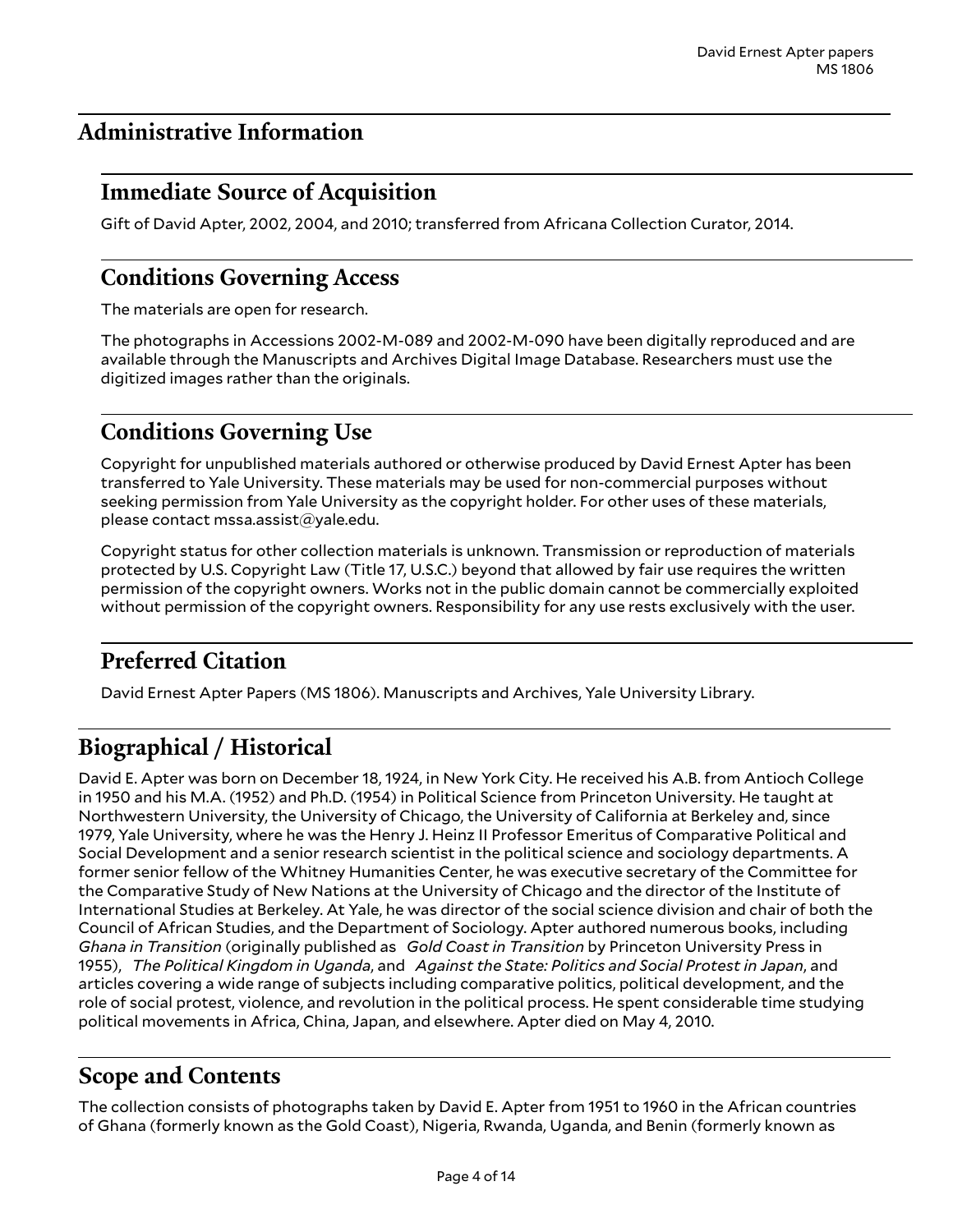Dahomey), during the buildup of nationalism and the start of independence. The photographs portray scenes of everyday life in these countries. The collection also includes two photographs of David Apter, taken by Eleanor Apter in 1953 in Achimota, Gold Coast, and by Larissa Leclair in 2002 at Apter's home in North Haven, Connecticut. The uprising in Tiananmen Square in Beijing, China, in 1989, is documented with twenty-nine photographs by Apter. The materials also include photographs documenting Sanrizuka Hantai Dōmei in Japan, 1979-1982; slides of Europe, India and Mexico, 1956-1991; and research materials and correspondence on Africa, 1920-1972.

## <span id="page-4-0"></span>**General**

2002-M-089, box 1, 2002-M-089, box 2: and 2002-M-090, box 1 contained 33 photographic prints that were reported missing in May 2016.

### <span id="page-4-1"></span>**Arrangement**

Material is arranged by accession.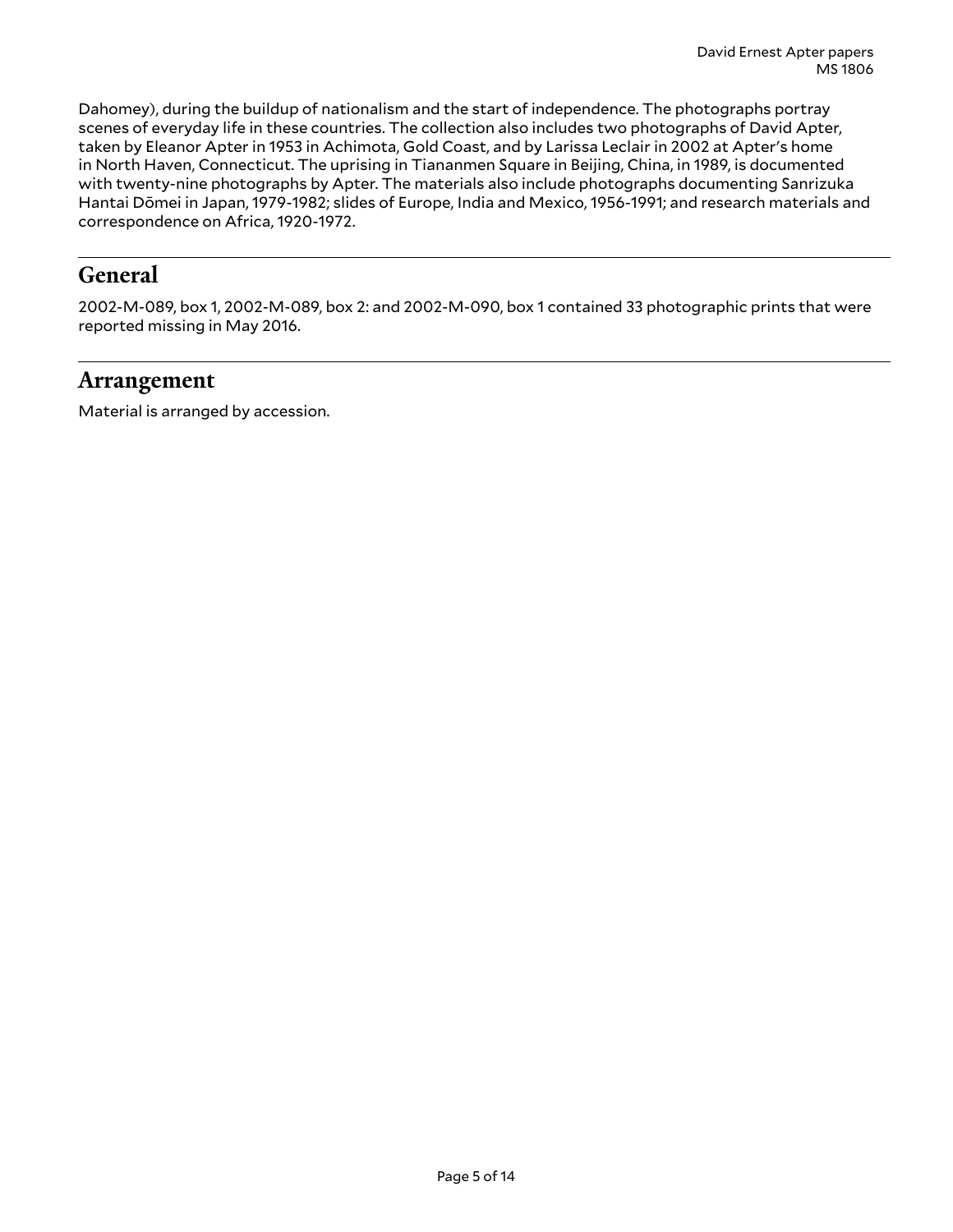## <span id="page-5-1"></span><span id="page-5-0"></span>**Collection Contents Accession 2002-M-089: Original accession**

The photographs in Accessions 2002-M-089 have been digitally reproduced and are available through the Manuscripts and Archives Digital Image Database. Researchers must use the digitized images rather than the originals.

Prints located in box 2 reported missing in May 2016.

| b.1 | Photographs used in "Africa Photographs, 1952-1960" an exhibit staged in the<br>Memorabilia Room, Sterling Memorial Library, Yale University, February 4 - March<br>8,2002<br>Prints contained in this box were reported missing in May 2016. | 1951-1960 |
|-----|-----------------------------------------------------------------------------------------------------------------------------------------------------------------------------------------------------------------------------------------------|-----------|
| b.2 | Photographs used in "Africa Photographs, 1952-1960" an exhibit staged in the<br>Memorabilia Room, Sterling Memorial Library, Yale University, February 4 - March<br>8.2002                                                                    | 1951-1960 |
|     | Prints located in this box were reported missing in May 2016.                                                                                                                                                                                 |           |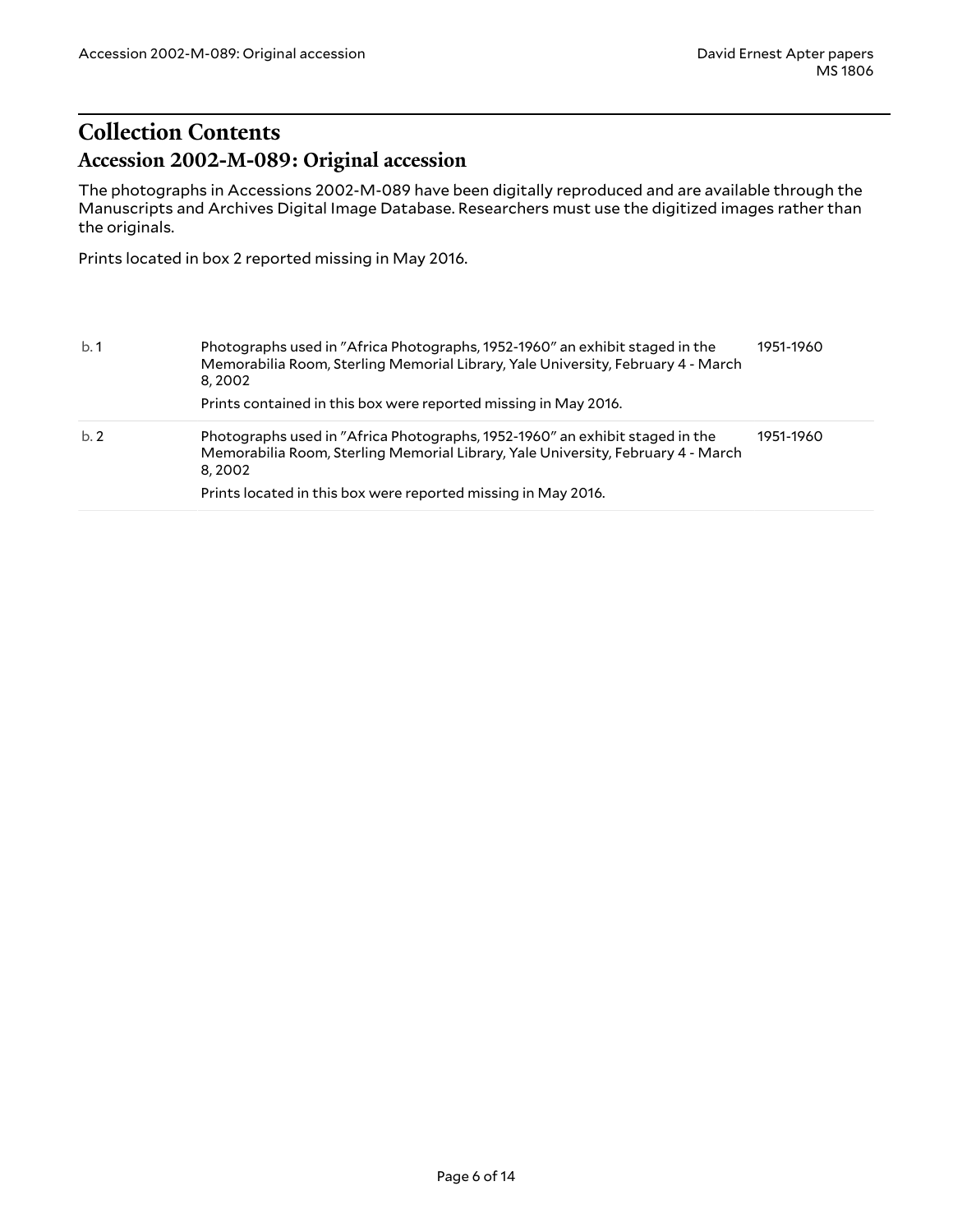### <span id="page-6-0"></span>**Accession 2002-M-090: Additional Material**

The photographs in Accessions 2002-M-090 have been digitally reproduced and are available through the Manuscripts and Archives Digital Image Database. Researchers must use the digitized images rather than the originals.

Prints located in box 1 reported missing in May 2016

b. 1 Photographs Prints located in this box were reported missing in May 2016. 1951-1960, 2002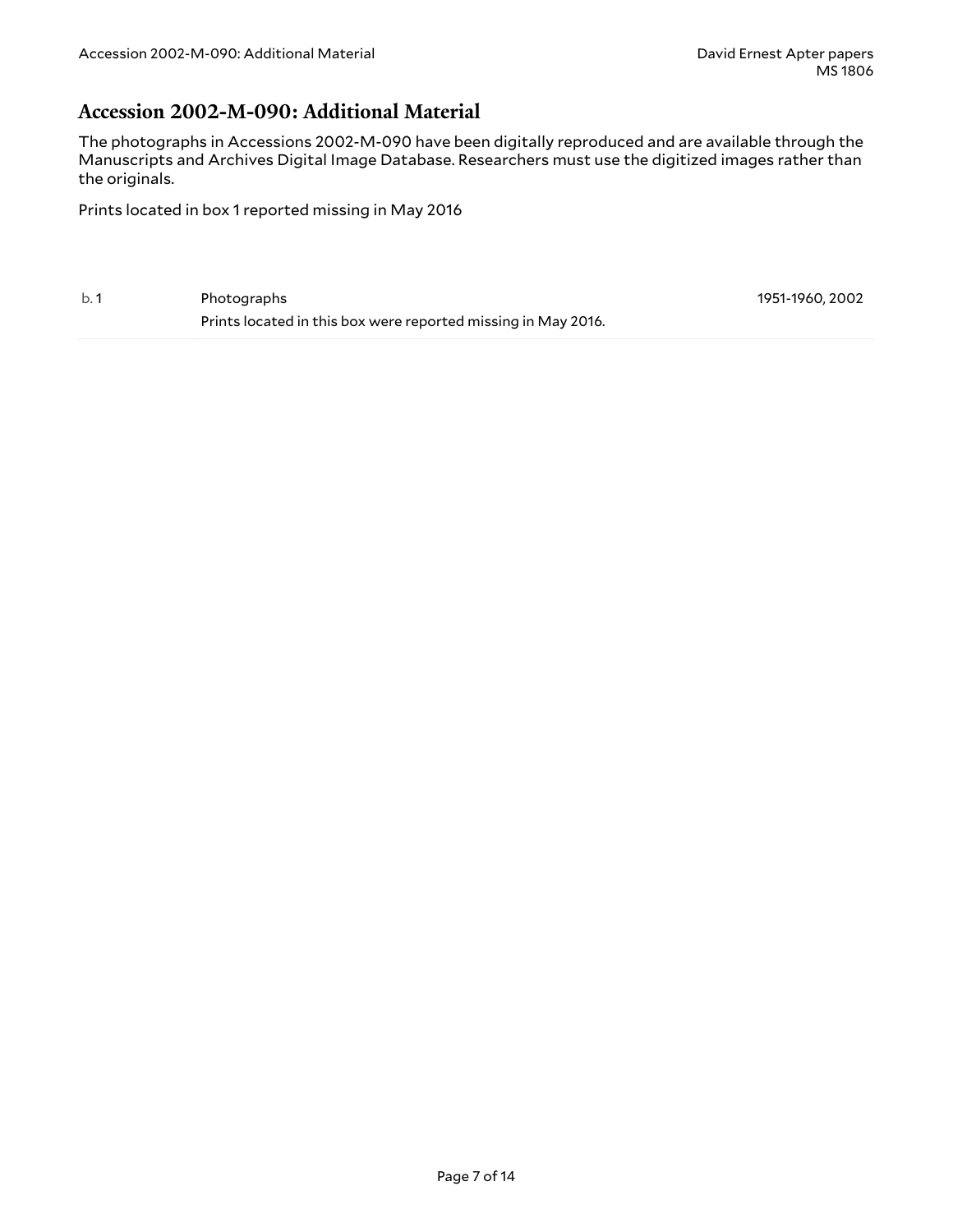### <span id="page-7-0"></span>**Accession 2005-M-030: Additional Material**

b. 1 Photographs from Tiananmen Square, Beijing, China 1989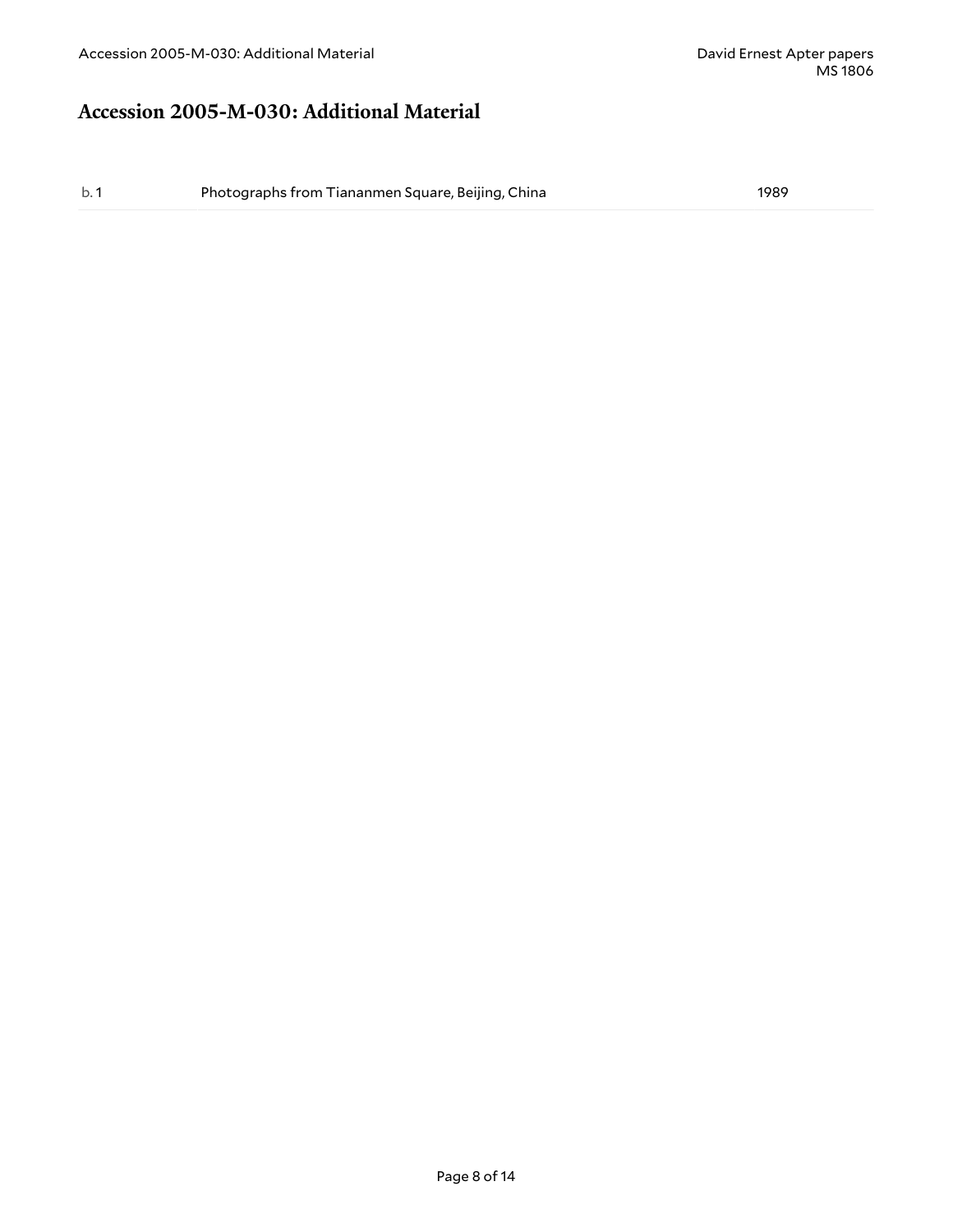## <span id="page-8-0"></span>**Accession 2010-M-072: Additional Material, 1920-1991**

|               | Papers                                                                                                    | 1920-1972             |
|---------------|-----------------------------------------------------------------------------------------------------------|-----------------------|
| b. 1, f. 1    | Africa, general                                                                                           | 1955-1971             |
| b. 1, f. 2    | Democratic Republic of the Congo                                                                          | 1962                  |
|               | Ghana                                                                                                     |                       |
| b. 1, f. 3-4  | Material from the Busia period                                                                            | 1952-1972             |
| b. 1, f. 5    | 1920, 1960-1963                                                                                           | 1920, 1960-1963       |
| b. 1, f. 6    | Senegal                                                                                                   | 1964                  |
| b. 1, f. 7    | Tanganyika and Uganda                                                                                     | Undated               |
| b. 1, f. 8-9  | Uganda                                                                                                    | 1945-1962             |
|               | Photographs                                                                                               | 1952-1982             |
| b. 2, f. 1-3  | Sanrizuka Hantai Dōmei (Sanrizuka Opposition Alliance) images published in 1979-1982<br>Against the State |                       |
| b. 3, f. 1-8  | Africa original series                                                                                    | 1952-1959             |
| b. 3, f. 9-11 | Japan                                                                                                     | Circa 1980            |
|               | Some images are 11x14" duplicates of Sanrizuka Hantai Dōmei photographs.                                  |                       |
|               | Slides<br>Items have been removed from binders; original order was maintained.                            | 1956-1991             |
|               |                                                                                                           |                       |
| b. 2, f. 4    | Greece and Dubrovnik                                                                                      | 1965, 1976            |
| b. 2, f. 5-6  | Italy                                                                                                     | 1964-1974,<br>undated |
| b. 2, f. 7    | Tasmania and Hobart                                                                                       | Undated               |
| b. 2, f. 8    | India: Malabari Coast, Cochin and environs                                                                | 1987                  |
| b. 2, f. 9    | Holland                                                                                                   | 1968                  |
| b. 2, f. 9    | <b>Buchwald, East Germany</b>                                                                             | 1981                  |
| b. 2, f. 9    | Israel                                                                                                    | 1974, 1978            |
| b. 2, f. 9    | Copenhagen                                                                                                | 1956                  |
| b. 2, f. 10   | Berlin before the Wall                                                                                    | 1960                  |
| b. 2, f. 10   | Prague                                                                                                    | 1961-1962             |
| b. 2, f. 10   | East Germany behind the Wall                                                                              | 1981                  |
| b. 2, f. 10   | Jena and Dresden                                                                                          | 1981                  |
| b. 2, f. 11   | Austria, including Baden                                                                                  | Undated               |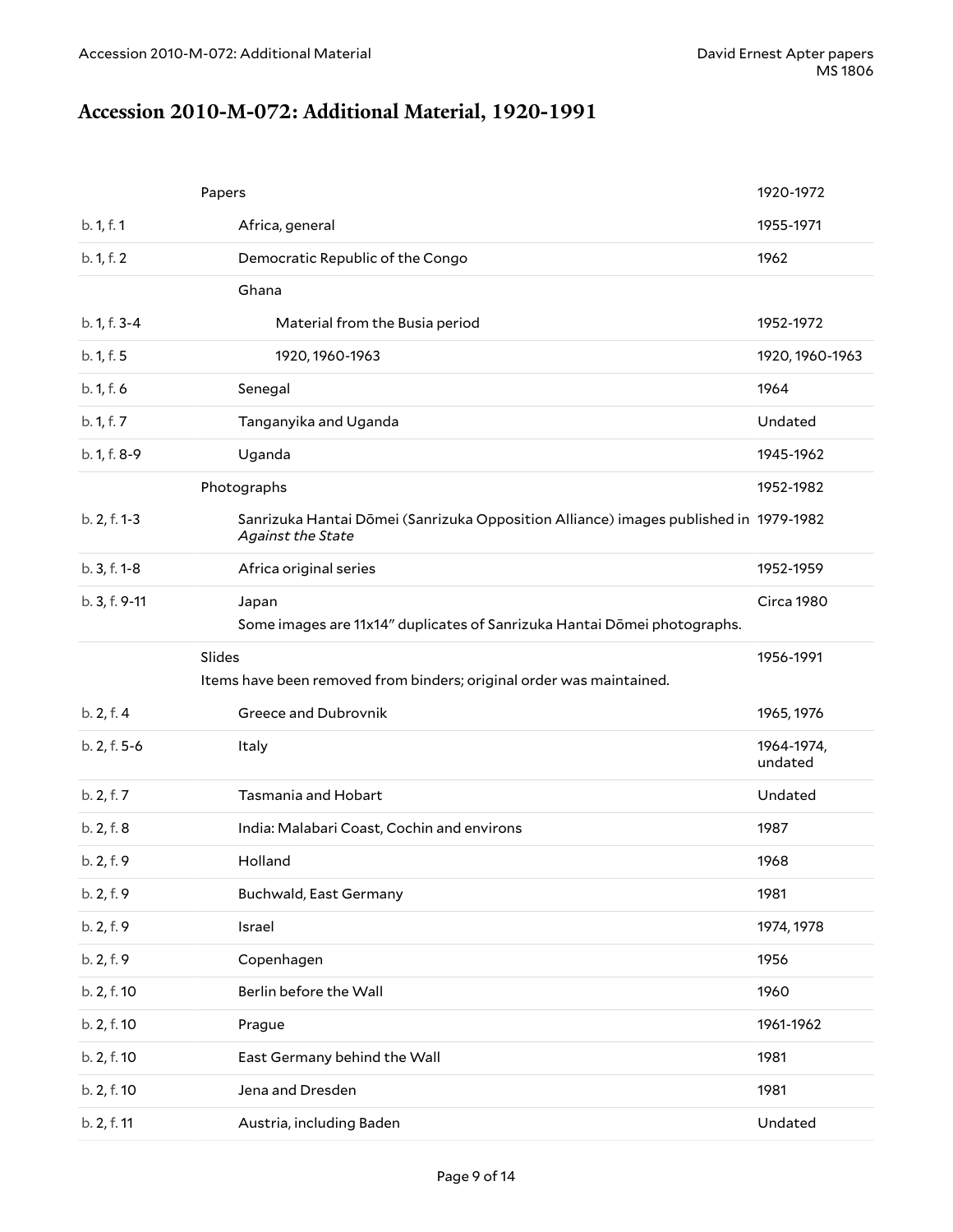#### Slides (continued)

| b. 2, f. 11 | Slovakia                 | 1960                   |
|-------------|--------------------------|------------------------|
| b. 2, f. 11 | Poland May Day Parade    | 1960                   |
| b. 2, f. 11 | <b>Bielefeld</b>         | 1982                   |
| b. 2, f. 12 | Russia, including Moscow | 1979, 1991,<br>undated |
| b. 2, f. 13 | Madrid, Spain            | 1985                   |
| b. 2, f. 13 | Mexico                   | 1965                   |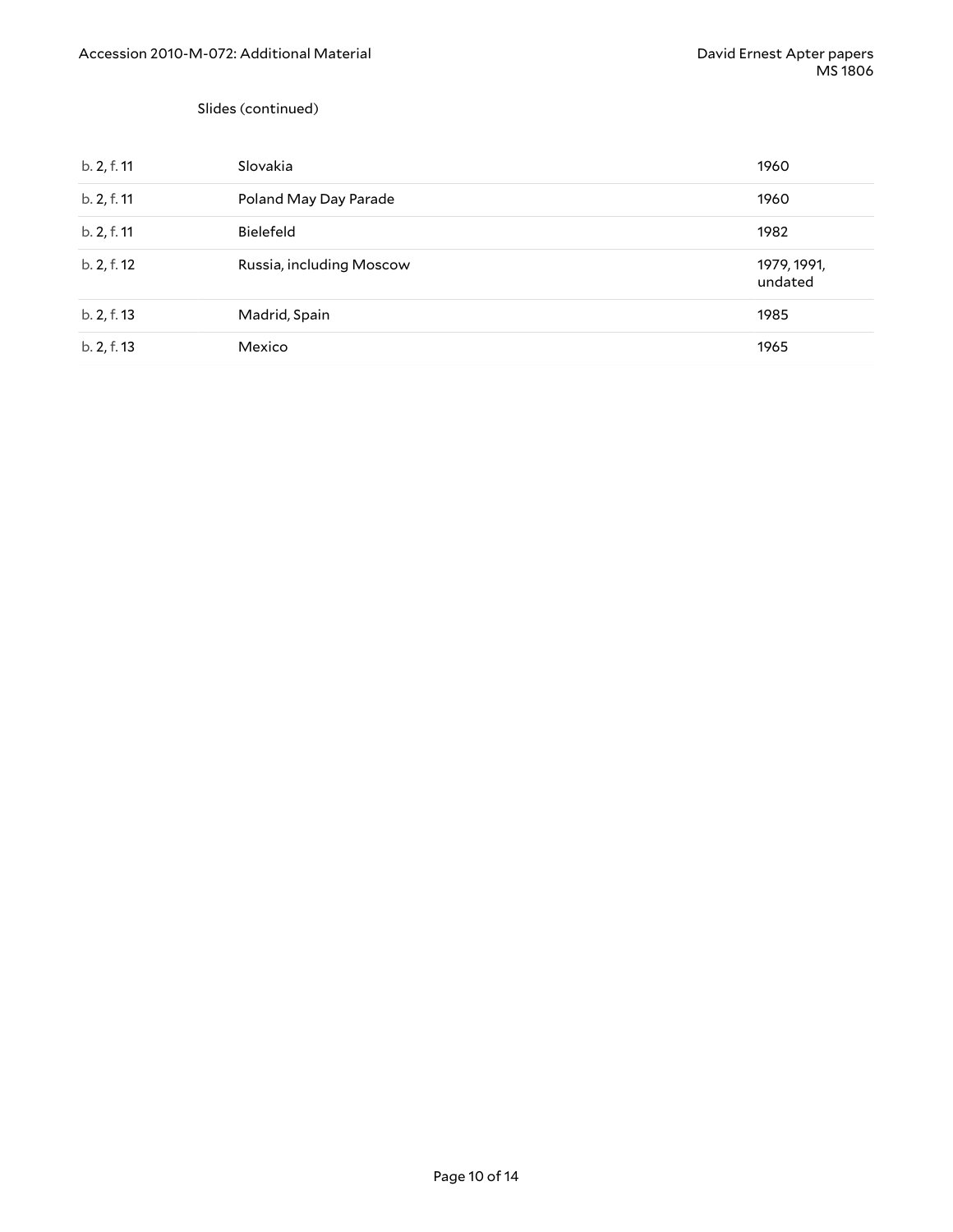### <span id="page-10-0"></span>**Accession 2012-M-061: Additional Material, Circa 1965-1989**

The 2012-M-061 addition includes photographs from the Middle East, 1978; Peru and Bolivia, 1965; China, 1986-1989; and Japan, 1977-1981; as well as Wallingford and New Haven, Connecticut.

|               | Photographs                                                                                                      |                   |
|---------------|------------------------------------------------------------------------------------------------------------------|-------------------|
| b. 1, f. 1-5  | Africa                                                                                                           | Undated           |
| b. 2, f. 1-5  | China                                                                                                            | Circa 1986-1989   |
| b. 3, f. 1-4  | China or Japan                                                                                                   | Circa 1977-1989   |
| b. 4, f. 1    | Connecticut<br>Photographs include images of the neighborhood of Fair Haven Heights and<br>the Quinnipiac river. | Undated           |
| b. 5, f. 1-3  | Connecticut                                                                                                      | Undated           |
| b. 6, f. 1    | Egypt                                                                                                            | <b>Circa 1978</b> |
| b. 7, f. 1    | Iran                                                                                                             | Circa 1978        |
| b. 8, f. 1-4  | Israel                                                                                                           | Circa 1978        |
| b. 9, f. 1-2  | Japan                                                                                                            | Circa 1977-1981   |
| b. 10, f. 1   | Japan                                                                                                            | Circa 1977-1981   |
| b. 11, f. 1-3 | South America                                                                                                    | <b>Circa 1965</b> |
| b. 12, f. 1-3 | South America                                                                                                    | <b>Circa 1965</b> |
|               | Slides                                                                                                           |                   |
| b. 13, f. 1-2 | China                                                                                                            | Circa 1986-1989   |
| b. 13, f. 3   | China and Japan                                                                                                  | Circa 1977-1989   |
| b. 13, f. 4   | Iran and Egypt                                                                                                   | <b>Circa 1978</b> |
| b. 13, f. 5   | Israel, Syria, and Damascus                                                                                      | <b>Circa 1978</b> |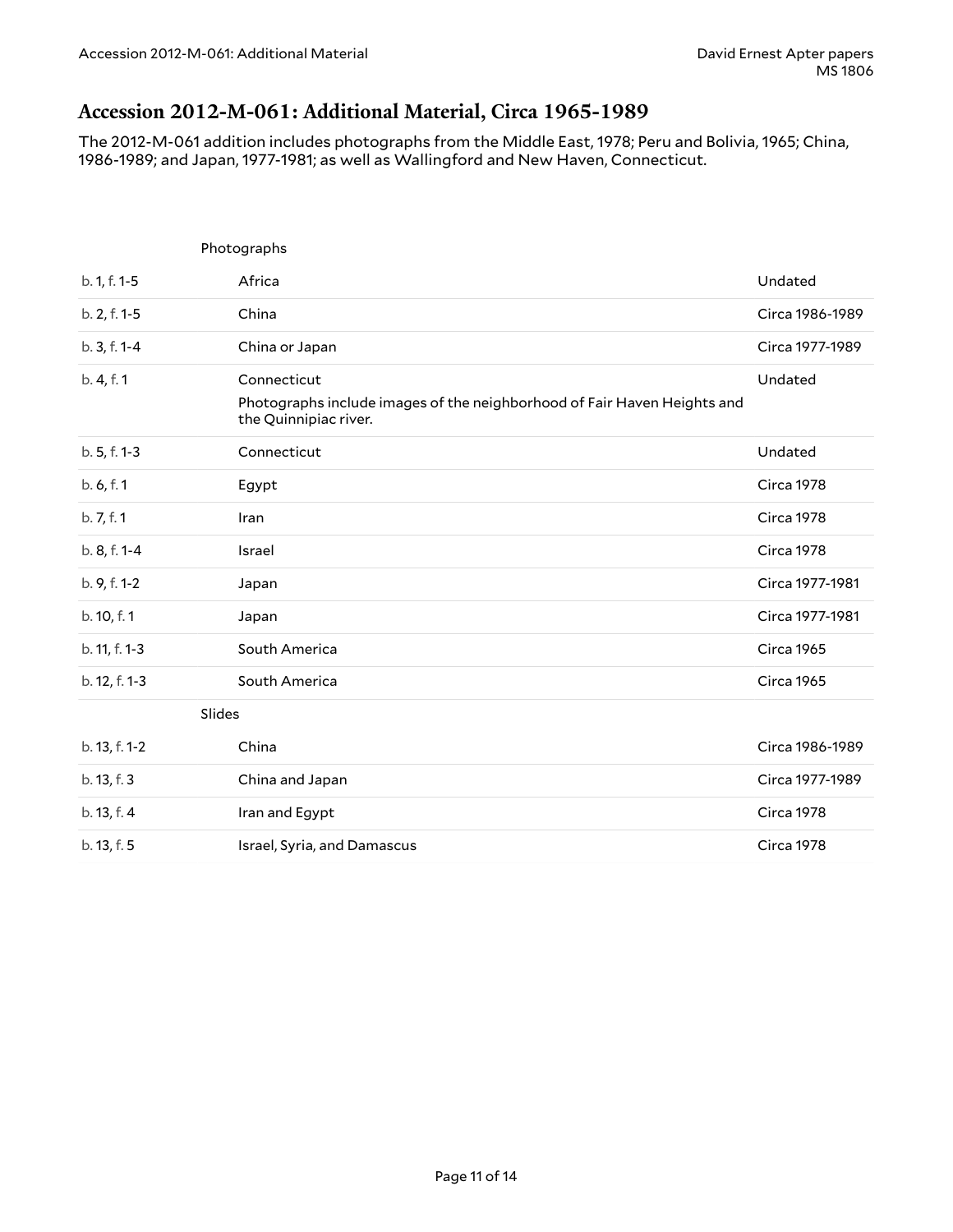## <span id="page-11-0"></span>**Accession 2014-M-051: Additional Material, 1950-1969, 2011**

*1.5 linear feet (3 boxes)*

| b. 1, f. 1  | Afrique Oriental Francaise (AOF) constitutions                                                          | 1950s       |
|-------------|---------------------------------------------------------------------------------------------------------|-------------|
|             | Apter, David                                                                                            |             |
| b. 1, f. 2  | Correspondence                                                                                          | 1950s-1960s |
| b. 1, f. 3  | Interview with Kofi Busia                                                                               | Undated     |
| b. 1, f. 4  | Manuscripts and Archives (MSSA) ceremony bringing his African<br>photographs to the African collections | 2001        |
| b. 1, f. 5  | Speaking engagements                                                                                    | 1961        |
| b. 1, f. 6  | Writings                                                                                                | Undated     |
| b. 1, f. 7  | The United Nations and the Peace Corps                                                                  | 1960s       |
| b. 1, f. 8  | Carew, Jan, "The Coup in Ghana"                                                                         | 1966        |
| b. 1, f. 9  | Carnegie project on political developments in West Africa                                               | 1954-1955   |
| b. 1, f. 10 | Congo crisis                                                                                            | 1960        |
| b. 1, f. 11 | French West Africa documents                                                                            | 1956-1960   |
| b. 1, f. 12 | French West Africa and Nigeria, political parties                                                       | 1950s-1960s |
| b. 1, f. 13 | Forum Service: Congress for Cultural Freedom                                                            | Undated     |
|             | Ghana                                                                                                   |             |
| b. 1, f. 14 | Documents on Gold Coast independence                                                                    | 1950s-1960s |
| b. 2, f. 1  | Convention People's Party (C.P.P.)                                                                      | 1950s-1960s |
| b. 2, f. 2  | Miscellaneous                                                                                           | Undated     |
| b. 2, f. 3  | Nkrumah and the creation of a one-party state                                                           | 1964        |
| b. 2, f. 4  | Peace Corps                                                                                             | 1962        |
| b. 2, f. 5  | <b>Young Pioneers</b>                                                                                   | Undated     |
|             | Kenya                                                                                                   |             |
| b. 2, f. 6  | Miscellaneous documents                                                                                 | 1950s-1960s |
| b. 2, f. 7  | Press Office handouts                                                                                   | 1950s       |
| b. 2, f. 8  | List of Soviet Africanists                                                                              | 1960        |
| b. 2, f. 9  | Mulumba, Semakule, Manuscripts on the removal of the Kabaka, including the<br>Kabaka's map of Uganda    | 1955        |
|             | Nigeria                                                                                                 |             |
| b. 2, f. 10 | <b>Action Group Congress Party</b>                                                                      | 1940s-1960s |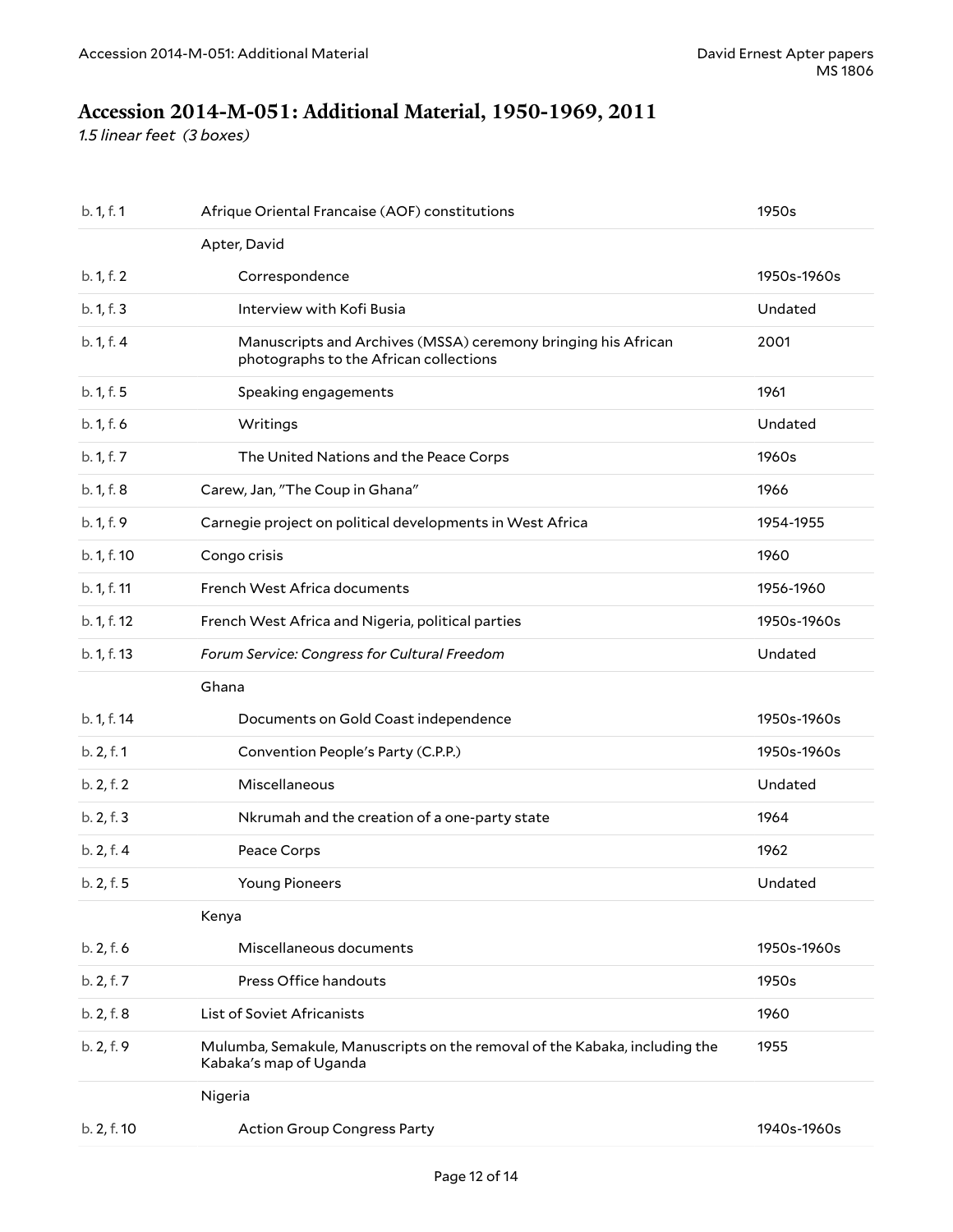#### Nigeria (continued)

| b. 2, f. 11 | Documents on preparations for independence                          | 1940s-1960s |
|-------------|---------------------------------------------------------------------|-------------|
| b. 2, f. 12 | Interviews in Ilorin                                                | Undated     |
| b. 2, f. 13 | National Convention of Nigerian Citizens                            | 1960s       |
| b. 2, f. 14 | Nigerian National Democratic Party                                  | 1961        |
| b. 2, f. 15 | Nigerian People's Party                                             | 1961        |
| b. 2, f. 16 | Nigerian Youth Congress                                             | 1961        |
| b. 2, f. 17 | Northern People's Congress                                          | 1960s       |
| b. 2, f. 18 | Research for Development in West Africa. Nigeria, Ibadan.           | 1961        |
| b. 2, f. 19 | Rhodesia, Independence documents                                    | Undated     |
|             | Senegal                                                             |             |
| b.3, f.1    | <b>Interterritorial Parties</b>                                     | 1950s       |
| b.3, f.2    | Parti Africain de l'Independance (PAI)                              | 1950s       |
| b. 3, f. 3  | Parti du Regroupement Africain (PAR)                                | 1950s-1960s |
| b. 3, f. 4  | Union Progressiste Senegalaise (UPS)                                | 1960s       |
| b. 3, f. 5  | "The Responsibility of a Major University" (speech)<br>English      | 1963        |
| b.3, f.6    | Signatories to the Organization of African Unity Charter            | 1963 May 25 |
| b.3, f.7    | Tanganyika, Study of African Leadership (Tanzania)                  | 1960s       |
| b.3, f.8    | United States Department of State, Press releases concerning Africa | 1959-1963   |
| b.3, f.9    | United States Senate Task Force on Africa, recommendations          | 1960        |
| b. 3, f. 10 | Williams, G. Mennen, Addresses on Africa                            | 1963-1964   |